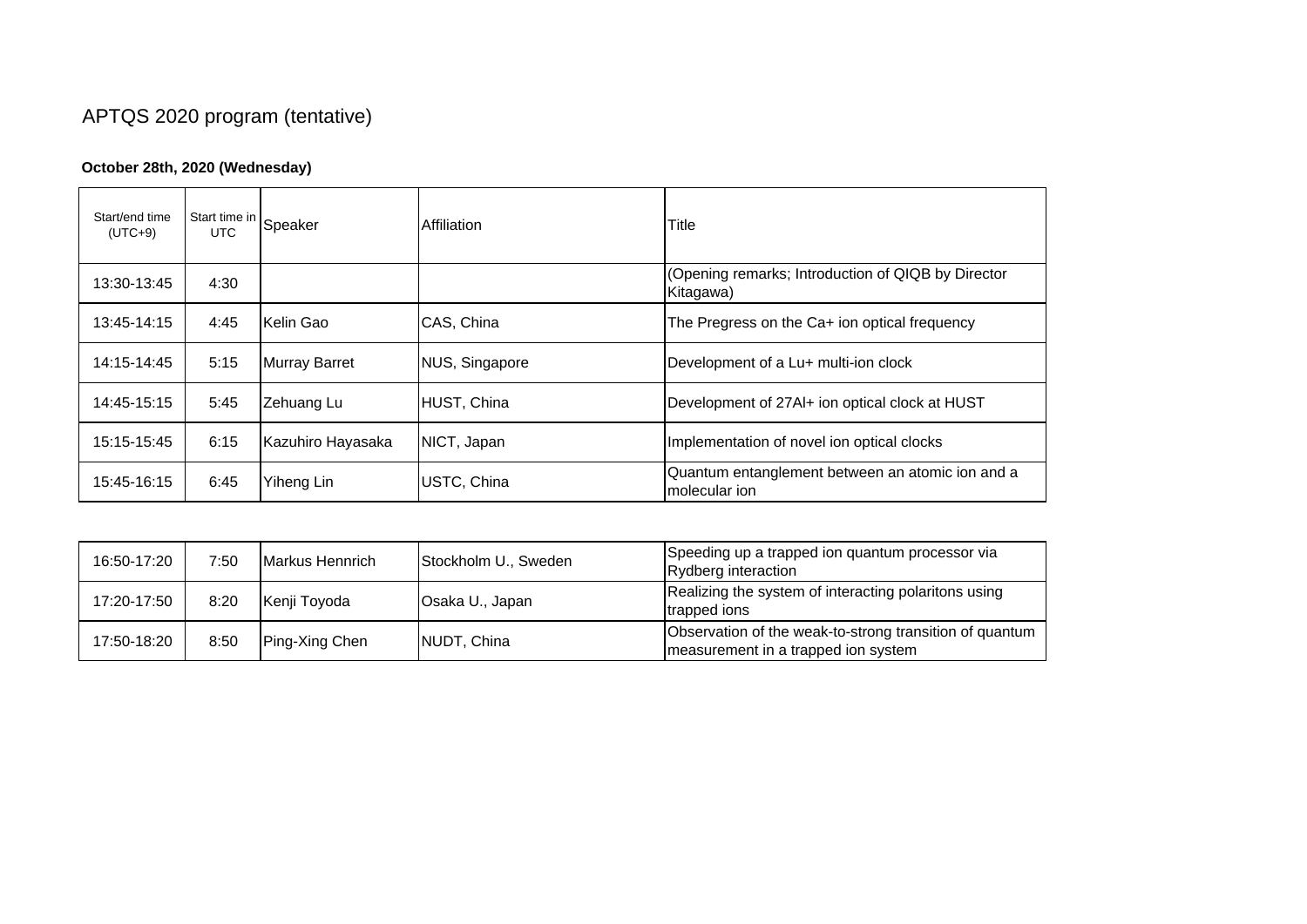## **October 29th, 2020 (Thursday)**

| Start/end time<br>$(UTC+9)$ | I Start time in Speaker |                            | Affiliation           | Title                                                                        |
|-----------------------------|-------------------------|----------------------------|-----------------------|------------------------------------------------------------------------------|
| $9:00 - 9:50$               | 0:00                    | <b>Christopher Monroe</b>  | UMD/Duke U./IonQ, USA | <b>Full Stack Quantum Computing</b>                                          |
| $9:50 - 10:20$              | 0:50                    | Kihwan Kim                 | Tsinghua U., China    | Adiabatic quantum computation with trapped ions                              |
| 10:20-10:50                 | 1:20                    | <b>Dzmitry Matsukevich</b> | NUS, Singapore        | Hybrid quantum computations with spin and motional<br>states of trapped ions |
| 10:50-11:20                 | 1:50                    | Yukai Wu                   | Tsinghua U., China    | Toward scalable ion trap quantum computing                                   |

| 13:30-14:00 | 4:30 | Jin-Ming Cui        | USTC, China    | An integrated ion trap apparatus with high optical<br>accessibility for advanced cold atom experiments |
|-------------|------|---------------------|----------------|--------------------------------------------------------------------------------------------------------|
| 14:00-14:30 | 5:00 | Taehyun Kim         | SNU, Korea     | Progress in the development of ion trap system for<br>quantum computing                                |
| 14:30-15:00 | 5:30 | Moonjoo Lee         | POSTECH, Korea | Trapped ions coupled to an optical cavity                                                              |
| 15:00-15:30 | 6:00 | IShau-Yu Lan        | NTU, Singapore | Large array of Schrödinger cat states facilitated by an<br>optical waveguide                           |
| 15:30-16:00 | 6:30 | Kali Prasanna Nayak | UEC, Japan     | Interfacing individually trapped single atoms to a<br>nanofiber cavity                                 |

| 16:30-17:20 | 7:30 | Jonathan Home    | <b>ETH Zürich, Switzerland</b>   | Error correction of a logical qubit encoded in a trapped-<br>lion oscillator |
|-------------|------|------------------|----------------------------------|------------------------------------------------------------------------------|
| 17:20-18:10 | 8:20 | Antoine Browaeys | Institut d'Optique, CNRS, France | Many-body physics with arrays of individual atoms                            |
| 18:10-18:40 | 9:10 | Jaewook Ahn      | <b>KAIST, Korea</b>              | Quantum annealing in Cayley trees of Rydberg atoms                           |
| 18:40-19:10 | 9:40 | Xiao-Feng Shi    | Xidian U., China                 | Accurate entanglement with neutral Rydberg atoms                             |